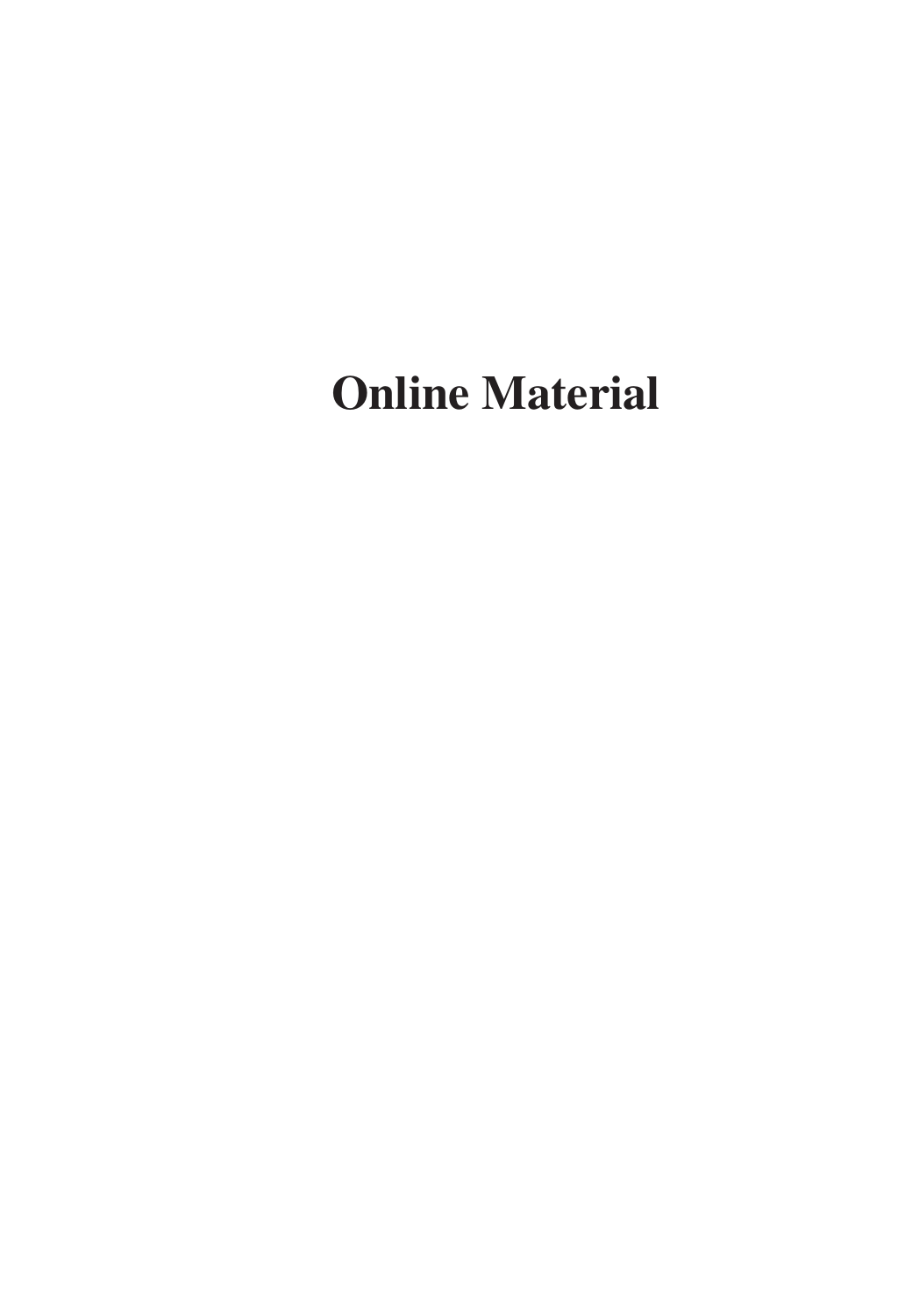## **SUPPLEMENTARY METHODS**

### **1. Taxonomic sampling**

The corbiculate bees are a monophyletic group of long-tongued bees within Apinae, defined most notably by the specialized pollen transporting structures on the hind legs known as pollen baskets or corbicula (Sakagami and Michener, 1987; Roig-Alsina and Michener, 1993; Michener, 2000). The corbiculate bees include four tribes: the solitary or communal Euglossini (orchid bees; 210 species in five genera; Roubik and Hanson, 2004; Ascher, 2007), the primitively eusocial Bombini (bumble bees; 246 species in the genus *Bombus*; Williams, 1998; Ascher, 2007), and the advanced eusocial Meliponini (stingless bees; 471 species in 20–40 or more genera depending on the classification; Michener, 2000; Camargo and Roubik, 2005; Ascher, 2007) and Apini (honey bees; six to 11 species in the genus *Apis*; Engel, 1999; Michener, 2000).

A list of taxa examined in the present study is given in Supplementary Table I. The monophyly of each extant corbiculate tribe is well established both by morphology (Roig-Alsina and Michener, 1993; Michener, 2000) and molecular data (Cameron and Mardulyn, 2001; Michel-Salzat et al., 2004; Arias and Sheppard, 2005; Cameron et al., 2007; Rasmussen and Cameron, 2007), so use of exemplars is appropriate. Because our focus was to sequence more genes rather than to sample more taxa, sampling was limited to two or three exemplars per tribe. However, an effort was made to sample across a greater diversity of genera and species, as corroborated by recent molecular phylogenetic analyses of each tribe (Kawakita et al., 2004; Michel-Salzat et al., 2004; Arias and Sheppard, 2005; Cameron et al., 2007; Rasmussen and Cameron, 2007). Outgroup taxa were sampled from four tribes that are suggested as closely related to the corbiculate bees by morphology (Michener, 1990; Roig-Alsina and Michener, 1993) and a recent molecular phylogenetic analysis (Danforth et al., 2006a).

## **2. Genes analyzed and primers for the polymerase chain reaction (PCR)**

We assembled sequences of 12 protein-coding nuclear genes for this study (Supplementary Tab. II). The following seven genes have been previously utilized in bee phylogenetics: arginine kinase (Argk; Kawakita et al., 2003), CAD (Danforth et al., 2006b), elongation factor 1-alpha F2 copy  $(EF-1\alpha;$  Danforth and Ji, 1998), sodium-potassium ATPase (NaK; Danforth et al., unpublished), RNA polymerase II (Pol II; Danforth et al., 2006a,b), long-wavelength rhodopsin (Rh; Mardulyn and Cameron, 1999) and wingless (Wg; Danforth et al., 2004a). The primer sequences have been previously published and those used in the present study are listed in Supplementary Table II. The white (W) gene has been used in insect systematics, e.g., mosquitoes (Besansky and Fahey, 1997); Danforth et al. (2004b) designed the primer for bees. The remaining four genes have not been explored previously for phylogenetic analysis and were newly developed for this study: mitotic checkpoint control protein (Bub3),  $Ca^{2+}/cal$ calmodulindependent protein kinase II (CamkII), deoxyribonucleoside kinase (Dnk), and glycerol kinase (Gyk). For these four loci, we compared the sequences derived from the genomic databases of *Apis mellifera* and *Drosophila melanogaster* and those contained in the ETS database of *Heliconius* butterflies (Papanicolaou et al., 2005) to identify conserved regions within the exons for designing degenerate primers. Because our aim was to sample more genes but not longer sequences from individual loci, care was taken to keep the length of a PCR fragment, including introns, to about 1000 bp in order to facilitate direct sequencing. Primer sequences and maps showing primer and intron positions for these four genes are provided as Supplementary Figure.

The Argk,  $EF-1\alpha$ , and Rh sequences of the following species have been previously published and were retrieved from the GenBank database: *Euglossa imperialis* (AY267176/ AY267144/ AY267160), *Exaerete frontalis* (AY267175/ AY267143/ AY267159), *Bombus ardens* (AF492897/ AF492964/ AF493031), *Bombus diversus* (AF492894/ AF492961/ AF493028), *Meliponula bocandei* (AY267177/ AY267145/ AY267161), *Apis dorsata* (AY267178/ AY267146/ AY267162), and *Centris cockerelli* (AY267180/ AY267148/ AY267164). The remaining sequences were newly obtained in this study and deposited in the GenBank database under accession numbers EU184704–EU184857.

#### **3. Molecular methods**

Genomic DNA was extracted from thoracic tissue of ethanol-preserved or pinned specimens with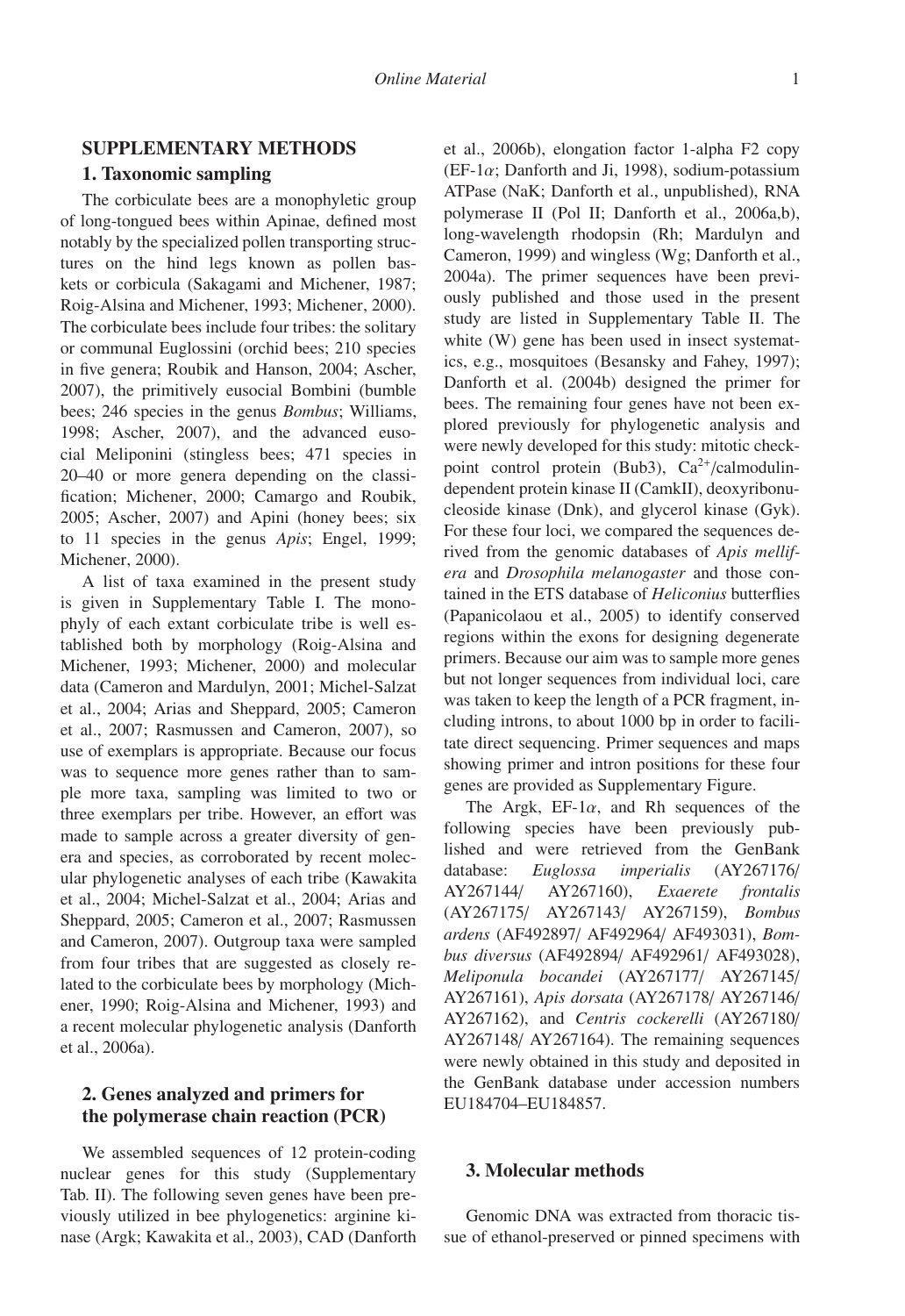| Tribe          | <b>Species</b>                                     | Locality       |
|----------------|----------------------------------------------------|----------------|
| Ingroup        |                                                    |                |
| Euglossini     | Euglossa imperialis Cockerell, 1922                | Panama         |
|                | <i>Exaerete frontalis</i> (Guérin-Méneville, 1845) | Panama         |
|                | Eufriesea pulchra (Smith, 1854)                    | Panama         |
| <b>Bombini</b> | <i>Bombus ardens Smith, 1879</i>                   | Kyoto, Japan   |
|                | <i>Bombus diversus Smith, 1869</i>                 | Kyoto, Japan   |
| Meliponini     | <i>Trigona fuscipennis Friese, 1900</i>            | Costa Rica     |
|                | Cephalotrigona capitata (Smith, 1854)              | Costa Rica     |
|                | Meliponula bocandei (Spinola, 1853)                | Gabon          |
| Apini          | Apis florea Fabricius, 1787                        | Mahaxai, Laos  |
|                | Apis dorsata Fabricius, 1793                       | Laksao, Laos   |
|                | Apis cerana Fabricius, 1793                        | Kyoto, Japan   |
| Outgroup       |                                                    |                |
| Centridini     | Centris cockerelli Fox, 1899                       | New York, USA  |
| Ericrocidini   | Epiclopus gayi Spinola, 1851                       | Chile          |
| Melectini      | Thyreus takaonis (Cockerell, 1911)                 | Okinawa, Japan |
| Anthophorini   | Anthophora plumipes (Pallas, 1772)                 | Kyoto, Japan   |

**Supplementary Table I.** Taxa examined.

standard phenol/chloroform methods. PCR amplifications were carried out with the following reaction conditions: initial denaturation at 94 ◦C for 5 min, 30 cycles of denaturation at 94 ◦C for 30 sec, annealing for 30 sec, and extension at 72 ◦C for 1 min, and final extension at 72 ◦C for 7 min. Annealing temperatures depended on primers used and are provided in Supplementary Table II. All PCR amplifications were aided by Ex Taq polymerase (TaKaRa, Otsu, Japan) and carried out using a GeneAmp PCR System 9700 (Perkin-Elmer, Foster City, CA). Amplified PCR products were purified using a NucleoSpin Extract II Kit (Macherey-Nagel, Düren, Germany). Sequencing reactions were performed using an ABI Prism BigDye Terminator Cycle Sequencing Ready Reaction Kit (Perkin-Elmer), and eloctrophoresis was conducted on an ABI 3100 sequencer (Perkin-Elmer). The CamkII gene displayed extensive length variation in the first intron; full-length sequences could not be obtained by using only the PCR primers in some taxa. We therefore designed internal sequencing primers located at the boundaries between the first intron and the flanking exons, and used them to obtain sequences of only exons and the second intron.

#### **4. Phylogenetic analysis**

Because the intron sequences varied greatly in length among taxa, only exon sequences were used

for analyses. Alignment of the exon sequences was straightforward. Only a single, three-base insertion in the CAD gene of *Thyreus takaonis* was necessary. The number of nucleotide sites for each gene partition varied between 166 and 942 (Supplementary Tab. III), and the combined data matrix consisted of 6018 aligned nucleotide sites. The number of parsimony-informative characters for the corbiculate ingroup ranged between 16 and 196 for each partition, and in total, 1387 sites were informative (Supplementary Tab. III). Within the ingroup, sequences could not be obtained in *Trigona fuscipennis* and *Meliponula bocandei* for CAD, *Trigona fuscipennis* and *Euglossa imperialis* for CamkII, and *Apis cerana* and *Apis florea* for Dnk. In the outgroup, *Epiclopus gayi* could not be sequenced for Dnk, EF-1α, and Gyk, *Thyreus takaonis* for Argk and EF-1α, and *Anthophora plumipes* for Argk and Dnk.

All phylogenetic analyses were done using PAUP\* version 4.0b10 (Swofford, 2002), unless otherwise stated. Parsimony, likelihood, and Bayesian analyses for the nucleotide characters were performed with the following procedures. We constructed the most parsimonious trees by heuristic searches with 100 random addition analyses and tree bisection-reconnection (TBR) branchswapping. Robustness of the trees was validated with non-parametric bootstrap analysis with 1000 replications. For the maximum likelihood analysis, we used the program Modeltest 3.0 (Posada and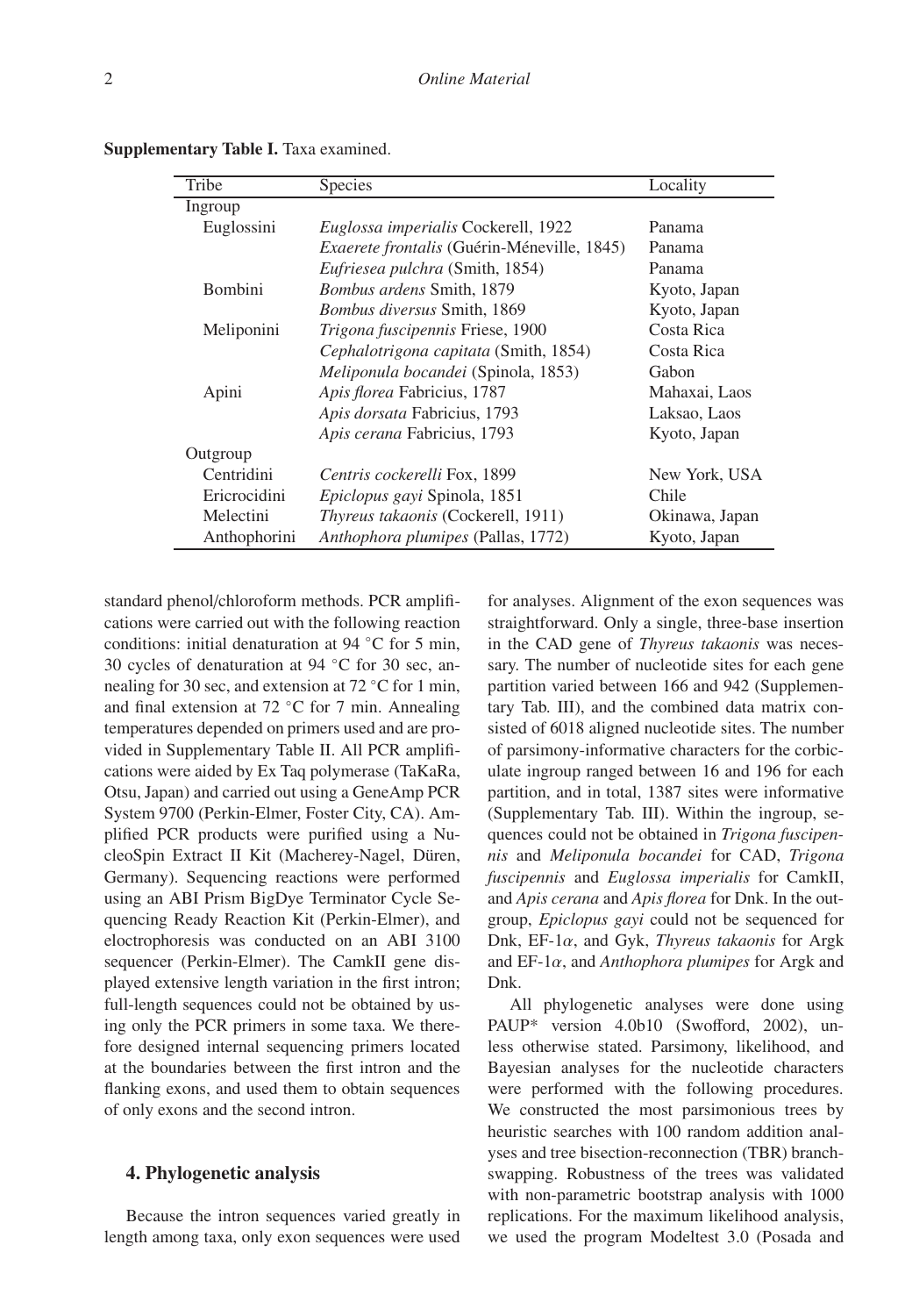| こっし こうこ<br>Co Cu<br>Dualus, a, fl, D, Fl, D, Fl, C, C, C, C,<br>こっこ さいこ                                                                                       |                                                                                                                  |
|---------------------------------------------------------------------------------------------------------------------------------------------------------------|------------------------------------------------------------------------------------------------------------------|
| ACTOR OF<br>$1100T$ tamm<br>imer name indicate annealing<br>when prime<br>commit lattare attar m<br>me inced for this study Circomo-<br><sup>:</sup><br>www.i | į<br>י ייתר<br>content lattare tha low<br><b>DATANA TANA ANTINE</b><br>j<br>$-1$<br>Š<br>/ hen 11<br>;<br>i<br>j |
| I                                                                                                                                                             |                                                                                                                  |
| ı<br>í                                                                                                                                                        |                                                                                                                  |

| Gene             | Primer name                                  | Strand | Primer sequence $(5'$ to $3')$         | Reference                   |
|------------------|----------------------------------------------|--------|----------------------------------------|-----------------------------|
| Argk             | ArgKfor2°                                    |        | GAC AGC AAR TCT CTG CTG AAG AA         | Kawakita et al. (2003)      |
|                  | ArgKrev2 <sup>c</sup>                        | ≃      | SGT YTT GGC ATC GTT GTA GAT AC         |                             |
| Bub <sub>3</sub> | Bub3for1 <sup>a</sup>                        |        | GTC AAT GCH ATM TTV ACK GGH GGH TG     | this study                  |
|                  | Bub3f2 <sup>c</sup>                          |        | GAT CCY AGA ACA CCY ACY TGT GTW GG     |                             |
|                  | Bub3rev1 <sup>a</sup>                        |        | CG YTT YTT RTT RAA RCC ATC CC          |                             |
|                  | Bub3r2 <sup>c</sup>                          |        | GC AAA YGT RTT ATA MGT WGA ATG AA      |                             |
| CAD              | apCADfor1 <sup>c</sup>                       |        | GGW TAT CCC GTD ATG GCB MGW GC         | Danforth et al. (2006b)     |
|                  | apCADrev1mod <sup>c</sup>                    |        | GC CAT YRC YTC BCC YAC RCT YTT CAT     |                             |
| CamklI           | CamklIF <sup>b</sup>                         |        | ITY GCY GGG ACR CCM GGT TAY            | this study                  |
|                  | CamK int F <sup>e</sup>                      |        | G CAG TAY CCR AGY CCR GAA TG           |                             |
|                  | CamKIR <sup>b</sup>                          |        | IT GCG CCT YGC RTT RAA TTT CT          |                             |
|                  | $CamK_1int_R$ <sup>e</sup>                   |        | CT TAC GTC GTA YGW TCC                 |                             |
| Dnk              | <b>INKf1°</b>                                |        | GAR GGY AAY ATM GGH AGC GGK AAR AC     | this study                  |
|                  | <b>INKf2c</b>                                |        | IAS AAG AAC CAR TAG AAC TIT GGC G      |                             |
|                  | <b>INKr1°</b>                                |        | AG CCA KTC MTC RTG MAT MTT RTG MAG YT  |                             |
|                  | <b>INKr2°</b>                                |        | I TTC TTC TTT YCT YGC TCT KGY TT       |                             |
| EF- $1\alpha$    | ef1aF2f <sup>d</sup>                         |        | GGA CAC AGA GAT TTC ATC AAR AA         | Kawakita et al. (2003)      |
|                  | orCHat Te                                    |        | <b>ITG CAA AGC TTC RTG RTG CAT TT</b>  |                             |
| Gyk              | $GlyK-Fd$                                    |        | ACG GGY GGS AAR GAC GGT GG             | this study                  |
|                  | GlyKf2°                                      |        | IGG GAT CCC ACV TTR TGC AGA TAT TT     |                             |
|                  | $GlyK-Rd$                                    |        | AA AGC TGG YAC RAA RTA TAC GTC         |                             |
|                  | GlyKr2°                                      |        | AG TIT CAT ATT ATC TCG YAR CCA         |                             |
| NaK              | NaKfor2 <sup>d</sup>                         |        | GCS TTC TTC TCB ACS AAC GCC GTY GAR GG | Danforth et al. (2004b)     |
|                  | VaKrev2 <sup>d</sup>                         |        | AC CTT GAT RCC GGC YGA WCG GCA CTT GGC |                             |
| Pol II           | polfor <sub>2a</sub> c                       |        | AAY AAR CCV GTY ATG GGT ATT GTR CA     | Danforth et al. (2006b)     |
|                  | polrev2a <sup>c</sup>                        |        | AG RTA NGA RIT CTC RAC GAA TCC TCT     |                             |
| Rh               | $\mathbf{W}\mathbf{R}\mathbf{h}\mathbf{F}^c$ |        | AAT TGC TAT TAY GAR ACN TGG GT         | Mardulyn and Cameron (1999) |
|                  | <b>WRhR</b> <sup>c</sup>                     |        | ATA TGG AGT CCA NGC CAT RAA CCA        |                             |
|                  | .wRhFor3c                                    |        | AGA TAC AAC GTR ATC GTS AAR GGT        | Danforth et al. (2004a)     |
|                  | whitefor <sub>2</sub> c                      |        | GCT GAR GGW AGA GTA GCY TTC ATG GG     | Danforth et al. (2004b)     |
|                  | whiterev2 <sup>c</sup>                       |        | C SGC RAA RAC GTT CTG GAA RGT CAT ATT  |                             |
| $W_g$            | LepWG1a <sup>b</sup>                         |        | GAR TGY AAR TGY CAY GGY ATG TCT GG     | Brower and DeSalle (1998)   |
|                  | LepWG2a <sup>b</sup>                         |        | AC TIC GCA RCA CCA RTG GAA TGT RCA     |                             |
|                  | beewgForb                                    |        | TGC ACN GTS AAG ACC TGY TGG ATG AG     | Danforth et al. (2004a)     |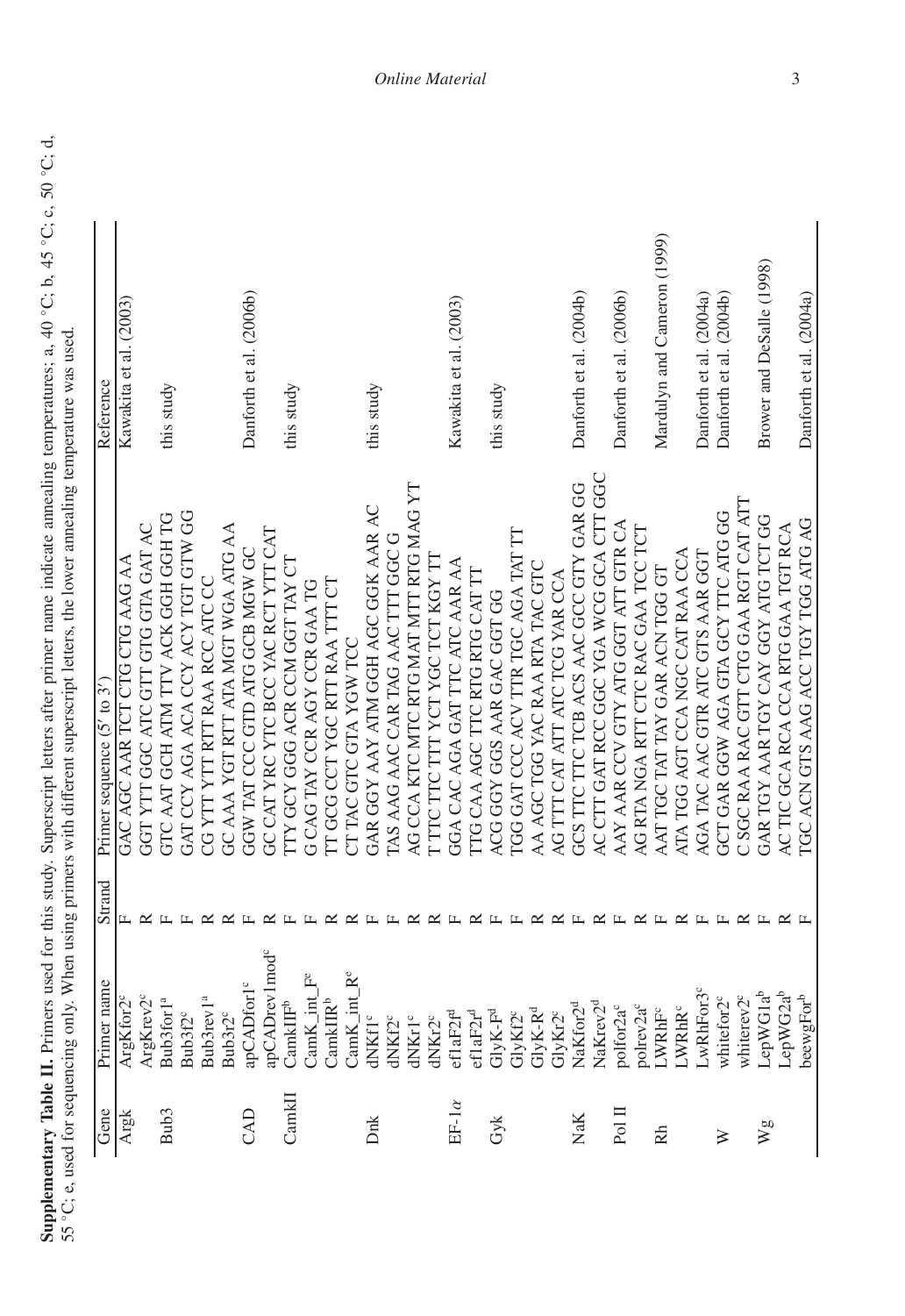|                                                                                                                                                                                                                                                                                                                                                                                                                                                                                            | <b>Fotal</b> | Informative      | $A + T$        |                                                    | Likelihood |     | PBS/                                                                                                                                                | Relative                                                 |                                                                   |                                                             |
|--------------------------------------------------------------------------------------------------------------------------------------------------------------------------------------------------------------------------------------------------------------------------------------------------------------------------------------------------------------------------------------------------------------------------------------------------------------------------------------------|--------------|------------------|----------------|----------------------------------------------------|------------|-----|-----------------------------------------------------------------------------------------------------------------------------------------------------|----------------------------------------------------------|-------------------------------------------------------------------|-------------------------------------------------------------|
| Parition                                                                                                                                                                                                                                                                                                                                                                                                                                                                                   | sites        | sites            | $(\%)^{\rm a}$ | ů                                                  | bootstrap  | PBS | min steps <sup>c</sup>                                                                                                                              | rate <sup>d</sup>                                        | Alpha <sup>d</sup>                                                | PId                                                         |
|                                                                                                                                                                                                                                                                                                                                                                                                                                                                                            | 530          | $\widehat{=}$    |                | 0.641                                              | 32         |     |                                                                                                                                                     | 1.122                                                    |                                                                   | 0.583                                                       |
|                                                                                                                                                                                                                                                                                                                                                                                                                                                                                            | 113          | 38               |                |                                                    |            |     |                                                                                                                                                     |                                                          |                                                                   |                                                             |
|                                                                                                                                                                                                                                                                                                                                                                                                                                                                                            | 54           |                  |                |                                                    |            |     |                                                                                                                                                     |                                                          |                                                                   |                                                             |
| $\begin{array}{l} \mathcal{A}\texttt{rgb}\\ \texttt{Bub3}\\ \texttt{CAD}\\ \texttt{Camkl}\\ \texttt{Camkl}\\ \texttt{Camkl}\\ \texttt{Cumkl}\\ \texttt{Cumkl}\\ \texttt{Cumkl}\\ \texttt{Cumkl}\\ \texttt{Cumkl}\\ \texttt{Cumkl}\\ \texttt{Cumkl}\\ \texttt{Cumkl}\\ \texttt{Cumkl}\\ \texttt{Cumkl}\\ \texttt{Cumkl}\\ \texttt{Cumkl}\\ \texttt{Cumkl}\\ \texttt{Cumkl}\\ \texttt{Cumkl}\\ \texttt{Cumkl}\\ \texttt{Cumkl}\\ \texttt{Cumkl}\\ \texttt{Cumkl}\\ \texttt{Cumkl}\\ \texttt$ | 328          | $\frac{156}{16}$ |                | 0.754<br>0.719<br>0.660<br>0.649<br>0.649<br>0.649 |            |     | $\begin{array}{l} 0.012 \\ 0.016 \\ 0.037 \\ 0.033 \\ 0.033 \\ 0.037 \\ 0.037 \\ 0.037 \\ 0.037 \\ 0.037 \\ 0.037 \\ 0.048 \\ 0.016 \\ \end{array}$ | 0.453<br>1.455 88<br>1.258 86<br>1.417<br>1.417<br>1.128 | 0.337<br>0.096<br>0.272<br>0.703<br>0.108<br>0.335<br>0.000 0.335 | 0.746<br>0.605<br>0.743<br>0.657<br>0.689<br>0.591<br>0.591 |
|                                                                                                                                                                                                                                                                                                                                                                                                                                                                                            |              |                  |                |                                                    |            |     |                                                                                                                                                     |                                                          |                                                                   |                                                             |
|                                                                                                                                                                                                                                                                                                                                                                                                                                                                                            | 529          | $\overline{81}$  |                |                                                    |            |     |                                                                                                                                                     |                                                          |                                                                   |                                                             |
|                                                                                                                                                                                                                                                                                                                                                                                                                                                                                            |              | $\tilde{\omega}$ |                |                                                    |            |     |                                                                                                                                                     |                                                          |                                                                   |                                                             |
|                                                                                                                                                                                                                                                                                                                                                                                                                                                                                            | 742          | $\frac{8}{6}$    |                |                                                    |            |     |                                                                                                                                                     |                                                          |                                                                   |                                                             |
|                                                                                                                                                                                                                                                                                                                                                                                                                                                                                            | 166          | 148              |                |                                                    |            |     |                                                                                                                                                     |                                                          |                                                                   |                                                             |
|                                                                                                                                                                                                                                                                                                                                                                                                                                                                                            | 502          |                  |                |                                                    |            |     |                                                                                                                                                     |                                                          |                                                                   |                                                             |
|                                                                                                                                                                                                                                                                                                                                                                                                                                                                                            | 66           |                  |                | 1,662                                              |            |     | 000                                                                                                                                                 | 1.179                                                    |                                                                   |                                                             |
| $W_{g}$                                                                                                                                                                                                                                                                                                                                                                                                                                                                                    | $\tilde{5}$  |                  | 38.9           | 0.740                                              |            |     | 0.68                                                                                                                                                | 0.618                                                    |                                                                   | 0.765                                                       |

<sup>c</sup> Partitioned Bremer support divided by minimum number of steps for each partition. Partitioned Bremer support divided by minimum number of steps for each partition.

<sup>d</sup> Relative substitution rate, shape parameter of the gamma distribution, and proportion of invariable sites as estimated from combined Bayesian analysis. Relative substitution rate, shape parameter of the gamma distribution, and proportion of invariable sites as estimated from combined Bayesian analysis.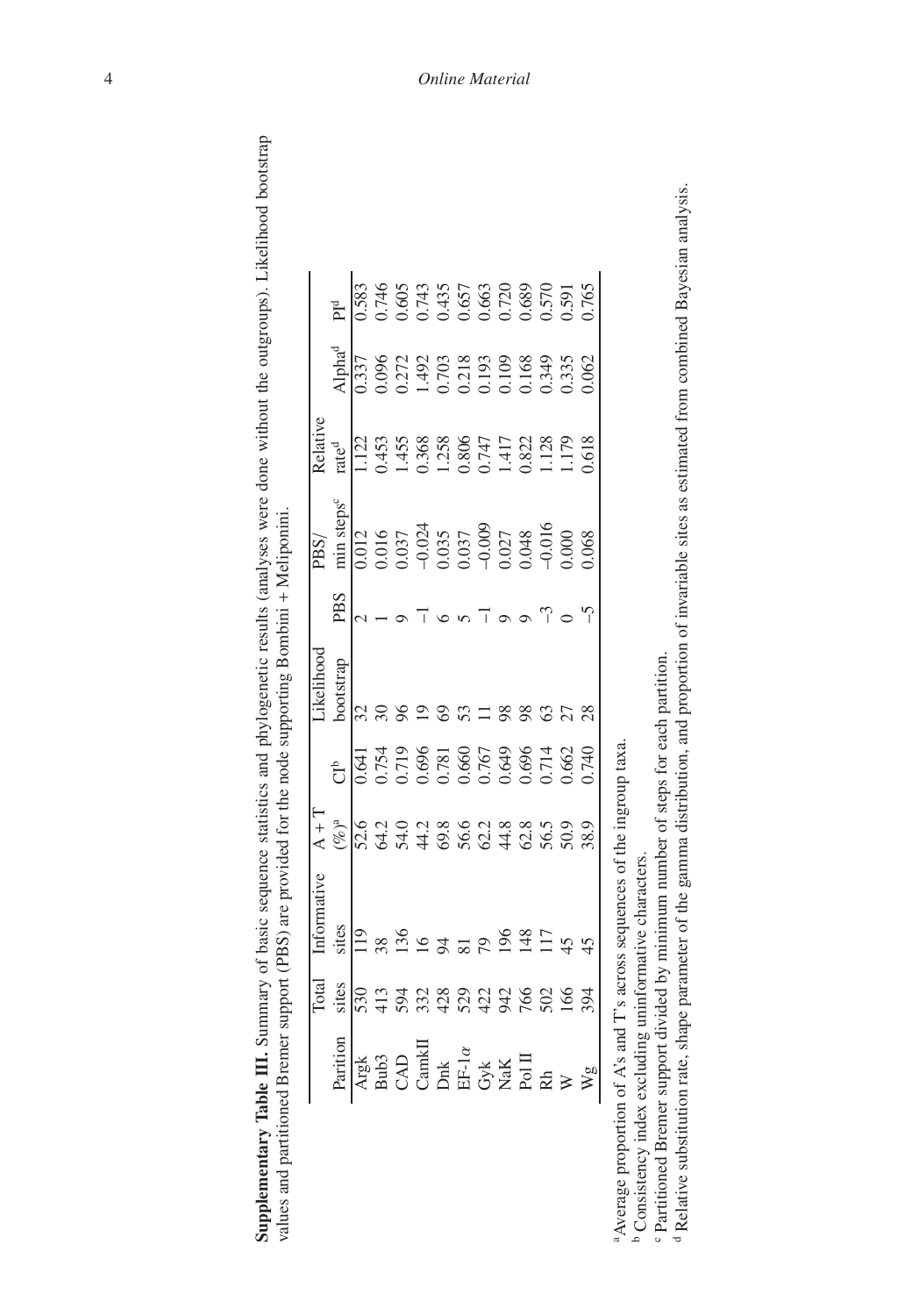**Supplementary Table IV.** Comparison of base compositions among the ingroup taxa for the combined 12-gene data set. There is no significant heterogeneity in base composition as judged by the chi-square test  $(x^2 = 25.0096, df = 30, P = 0.7246).$ 

| Taxon                   | <b>Sites</b> | A      | C      | G      | T      |
|-------------------------|--------------|--------|--------|--------|--------|
| Euglossa imperialis     | 5620         | 0.2886 | 0.2155 | 0.2354 | 0.2605 |
| Exaerete frontalis      | 5786         | 0.2814 | 0.2157 | 0.2421 | 0.2608 |
| Eufriesea pulchra       | 6003         | 0.2909 | 0.2096 | 0.2351 | 0.2645 |
| Bombus ardens           | 5896         | 0.2808 | 0.2144 | 0.2388 | 0.2660 |
| Bombus diversus         | 5841         | 0.2851 | 0.2111 | 0.2371 | 0.2668 |
| Trigona fuscipennis     | 5084         | 0.2797 | 0.2182 | 0.2469 | 0.2552 |
| Cephalotrigona capitata | 5944         | 0.2784 | 0.2221 | 0.2470 | 0.2525 |
| Meliponula bocandei     | 5379         | 0.2814 | 0.2172 | 0.2460 | 0.2554 |
| Apis florea             | 5420         | 0.2832 | 0.2137 | 0.2391 | 0.2639 |
| Apis dorsata            | 5820         | 0.2944 | 0.2049 | 0.2298 | 0.2709 |
| Apis cerana             | 5568         | 0.2827 | 0.2132 | 0.2378 | 0.2664 |

Crandall, 1998) to select an appropriate model of base substitution and to estimate model parameters, which were used in maximum likelihood heuristic searches with 10 random addition analyses and TBR branch-swapping. Likelihood node support was assessed by performing 100 non-parametric bootstrap replications. The Bayesian analysis was performed using MrBayes 3.1.2 (Ronquist and Huelsenbeck, 2003) and appropriate substitution models selected by MrModeltest 2.2 (Nylander, 2004). In the simultaneous analysis of the 12 genes, we partitioned the data set by genes, and substitution models were selected separately by using MrModeltest. The unlink command was used to obtain parameter estimates separately for each partition. In the Bayesian tree searches, we ran four simultaneous chains for  $5 \times 10^5$  generations, saving trees every 100 generations for a total of 5001 trees. We plotted ln-likelihood of the sampled trees against generation time to identify the region of the analysis in which the parameter estimates were stable. We discarded the burn-in region (trees and parameter estimates obtained before equilibrium; the initial 1001 tree), and the remaining 4000 samples were used to obtain the posterior distribution of tree topology, branch lengths, and substitution parameters. To ensure that analyses were not trapped on local optima, we carried out two independent runs and compared the results for consistency.

Parsimony analysis of amino acid sequences was performed using PAUP\* as described for nucleotide sequences. The best-fit model of amino acid sequence for the likelihood analysis was selected using Modelgenerator (Keane et al., 2006), and the likelihood search and 100 replications of bootstrap analysis were performed with MultiPhyl (Keane et al., 2007) using the nearest neighbor interchange (NNI) swapping algorithm. The Bayesian search was performed using MrBayes and by setting the prior for the amino acid model to "mixed" under which the program estimates the relative contribution of different amino acid models according to their posterior probabilities. The shape parameter of the gamma distribution and proportion of invariable sites were also estimated as suggested by Modelgenerator.

## **4.3. Analysis of correlation between nodal support values and statistical properties of individual gene partitions**

Because individual gene partitions supported variable tribal relationships, we compared nodal support values provided by each gene for the Bombini + Meliponini group, and tested whether the strength of support for this topology was correlated with the following six parameters: number of informative sites, base composition (proportion of  $A + T$ ), consistency index (CI; excluding uninformative characters), relative substitution rate, shape parameter of the gamma distribution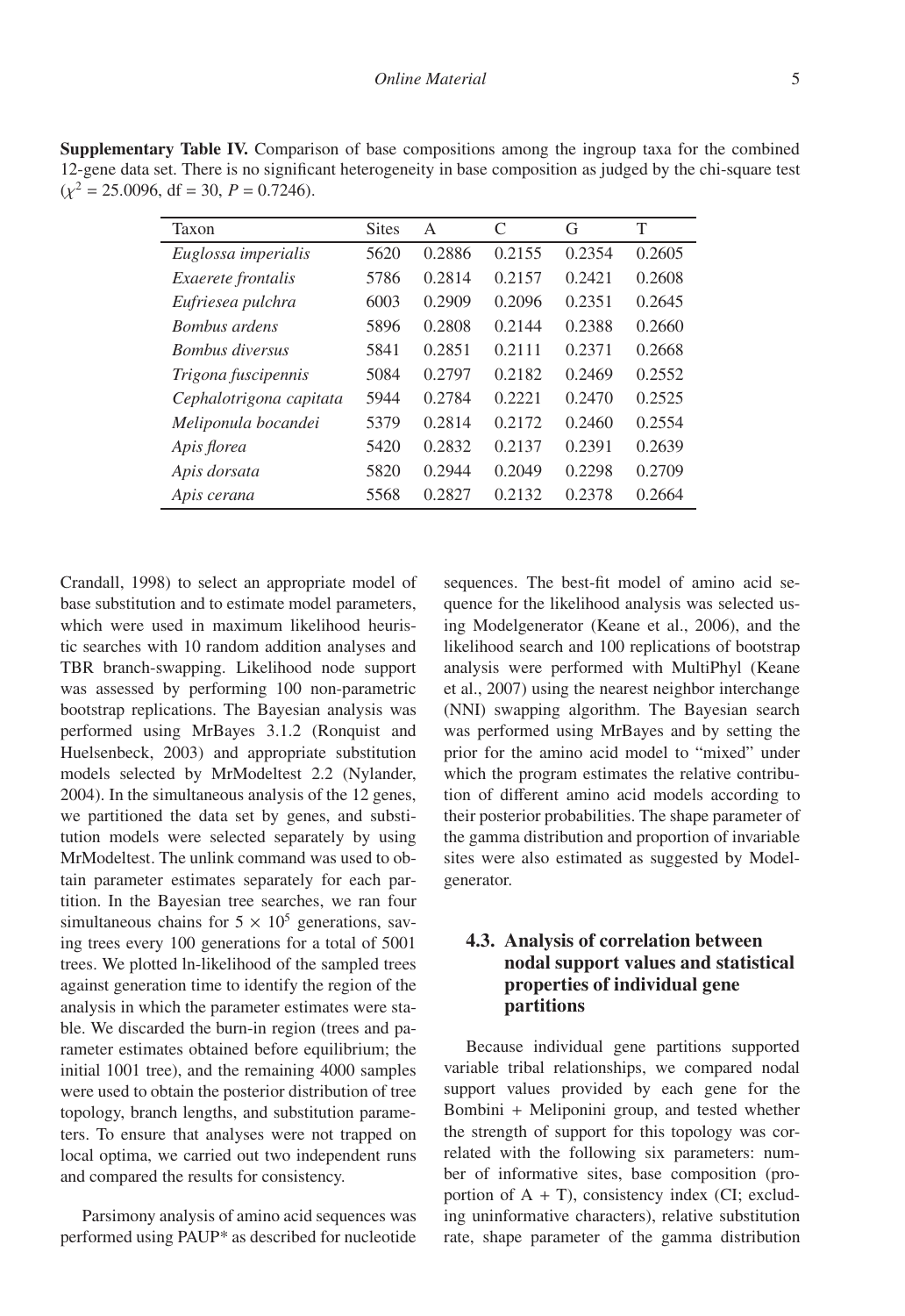

**Supplementary Figure.** Gene map showing positions of exons (boxes) and introns (lines), and the primers newly designed in this study. Exons are proportional to their lengths, and the number of nucleotide sites is given for each exon. Regions sequenced in this study are indicated in gray. Approximate lengths of introns in species examined in this study are given for the regions sequenced. Lengths for other introns are those of *Apis mellifera*.

 $(\alpha)$ , and the proportion of invariable sites (PI). The first three parameters were calculated using PAUP\*. The remaining three parameters were estimated within the Bayesian framework. The advantage of the Bayesian approach is that various substitution parameters can be estimated (without assuming a particular tree topology a priori) and compared across different partitions when analyzed simultaneously using the same model (Lin and Danforth, 2003; Danforth et al., 2005). We first estimated relative substitution rate and  $\alpha$  by employing the GTR+G model to all gene partitions and performing Bayesian searches. Parameter estimates were obtained separately for each gene by using the unlink command. We then obtained estimates of PI using the GTR+I model across all genes. We did not estimate  $\alpha$  and PI simultaneously (GTR+G+I model) because the two parameters are dependent on each other and thus would more appropriately be compared across partitions when estimated separately.

The following four support indices were used to assess the correlation between the above parameters and phylogenetic performance: parsimony and likelihood bootstrap support, Bayesian posterior probability, and partitioned Bremer support (PBS; Bremer, 1994). The command file for calculating PBS was produced using TreeRot version 2 (Sorenson, 1999). Because PBS is dependent on the amount of signal content of a given partition, we divided PBS by the minimum number of steps for that gene (Baker et al., 2001) to obtain a standardized comparative measure of relative contribution of each gene to the node of interest.

#### **REFERENCES**

Arias M.C., Sheppard W.S. (2005) Phylogenetic relationships of honey bees (Hymenoptera: Apinae: Apini) inferred from nuclear and mitochondrial DNA sequence data, Mol. Phylogenet. Evol. 37, 25–35.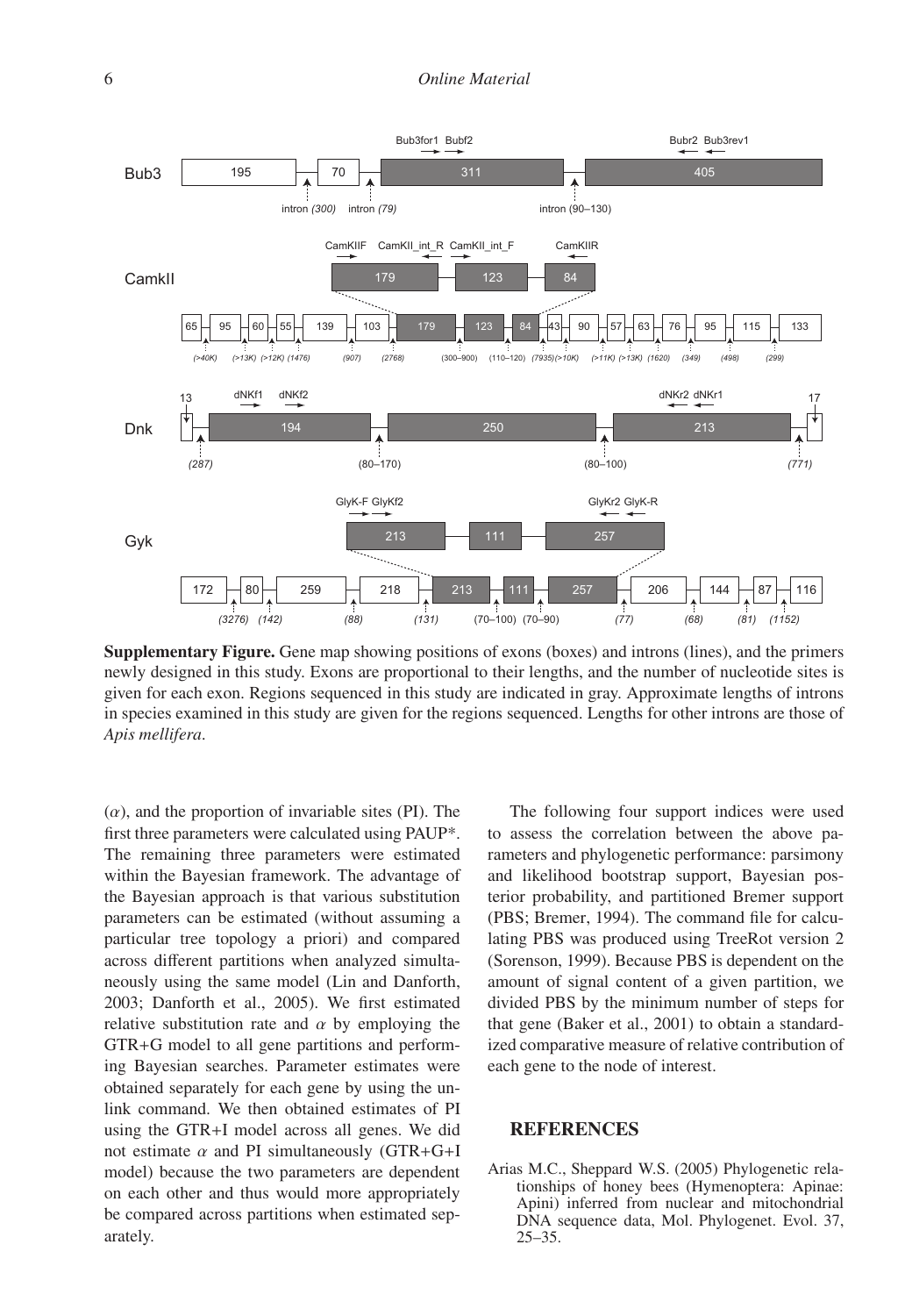- Ascher J.S. (2007) Apoidea species, Discover<br>Life, [online] http://stri.discoverlife.org/mp/ [online] http://stri.discoverlife.org/mp/ 20q?search=apoidea (accessed on 18 Sep 2007).
- Baker R.H., Wilkinson G.S., Desalle R. (2001) Phylogenetic utility of different types of data used to infer evolutionary relationships among stalkeyed flies (Diopsidae), Syst. Biol. 50, 87–105.
- Besansky N.J., Fahey G.T. (1997) Utility of *white* gene in estimating phylogenetic relationships among mosquitoes (Diptera: Culicidae), Mol. Biol. Evol. 14, 442–454.
- Bremer K. (1994) Branch support and tree stability, Cladistics 10, 295–304.
- Brower A.V.Z., DeSalle R. (1998) Patterns of mitochondrial versus nuclear DNA sequence divergence among nymphalid butterflies: the utility of *wingless* as a source of characters for phylogenetic inference, Insect Mol. Biol. 7, 73–82.
- Camargo J.M.F., Roubik D.W. (2005) Neotropical<br>Meliponini: *Paratrigonoides mayri*, new *Paratrigonoides mayri*, new genus and species from western Colombia (Hymenoptera, Apidae, Apinae) and phylogeny of related genera, Zootaxa 1081, 33–46.
- Cameron S.A., Mardulyn P. (2001) Multiple molecular data sets suggest independent origins of highly eusocial behavior in bees (Hymenoptera: Apinae), Syst. Biol. 50, 194–214.
- Cameron S.A., Hines H.M., Williams P.H. (2007) A comprehensive phylogeny of the bumble bees (*Bombus*), Biol. J. Linn. Soc. 91, 161–188.
- Danforth B.N., Ji S. (1998) Elongation factor- $1\alpha$  occurs as two copies in bees: implications for phylogenetic analysis of  $EF-1\alpha$  sequences in insects, Mol. Biol. Evol. 15, 225–235.
- Danforth B.N., Brady S.G., Sipes S., Pearson A. (2004a) Single-copy nuclear genes recover Cretaceous-age divergences in bees, Syst. Biol. 53, 309–326.
- Danforth B.N., Fang J., Sipes S., Brady S.G., Almeida E. (2004b) Phylogeny and molecular systematics of bees (Hymenoptera: Apoidea), Cornell University, Ithaca, NY, [online] http://www.entomology.cornell.edu/ BeePhylogeny/.
- Danforth B.N., Lin C.P., Fang J. (2005) How do insect nuclear ribosomal genes compare to proteincoding genes in phylogenetic utility and nucleotide substitution patterns? Syst. Entomol. 30, 549–562.
- Danforth B.N., Sipes S., Fang J., Brady S.G. (2006a) The history of early bee diversification based on five genes plus morphology, Proc. Natl. Acad. Sci. USA 103, 15118–15123.
- Danforth B.N., Fang J., Sipes S. (2006b) Analysis of family-level relationships in bees (Hymenoptera: Apiformes) using 28S and two previously unexplored nuclear genes: CAD and RNA polymerase II, Mol. Phylogenet. Evol. 39, 358–372.
- Engel M.S. (1999) The taxonomy of recent and fossil honey bees (Hymenoptera: Apidae; *Apis*), J. Hym. Res. 8, 165–196.
- Kawakita A., Sota T., Ascher J.S., Ito M., Tanaka H., Kato M. (2003) Evolution and phylogenetic utility of alignment gaps within intron sequences of three nuclear genes in bumble bees (*Bombus*), Mol. Biol. Evol. 20, 87–92.
- Kawakita A., Sota T., Ito M., Ascher J.S., Tanaka H., Kato M., Roubik D.W. (2004) Phylogeny, historical biogeography, and character evolution in bumble bees (*Bombus*: Apidae) based on simultaneous analysis of three nuclear genes sequences, Mol. Phylogenet. Evol. 31, 799–804.
- Keane T.M., Creevey C.J., Pentony M.M., Naughton T.J., McInerney J.O. (2006) Assessment of methods for amino acid matrix selection and their use on empirical data shows that ad hoc assumptions for choice of matrix are not justified, BMC Evol. Biol. 6, 29
- Keane T.M., Naughton T.J., McInerney J.O. (2007) MultiPhyl: A high-throughput phylogenomics webserver using distributed computing, Nucleic Acids Res. 35, W33–W37.
- Lin C.P., Danforth B.N. (2003) How do insect nuclear and mitochondrial gene substitution patterns differ? Insights from Bayesian analysis of combined datasets, Mol. Phylogenet. Evol. 30, 686–702.
- Mardulyn P., Cameron S.A. (1999) The major opsin in bees (Insecta: Hymenoptera): a promising nuclear gene for higher level phylogenetics, Mol. Phylogenet. Evol. 12, 168–176.
- Michel-Salzat A., Cameron S.A., Oliveira M.L. (2004) Phylogeny of the orchid bees (Hymenoptera: Apinae: Euglossini): DNA and morphology yield equivalent patterns, Mol. Phylogenet. Evol. 32, 309–323.
- Michener C.D. (2000) The bees of the world, John Hopkins University Press, Baltimore, MD, pp. xlv + 913.
- Nylander J.A.A. (2004) MrModeltest, version 2, Uppsala University, Uppsala, Sweden.
- Papanicolaou A., Joron M., McMillan O., Blaxter M.L., Jiggins C.D. (2005) Genomic tools and cDNA derived markers for butterflies, Mol. Ecol. 14, 2883–2897.
- Posada D., Crandall K.A. (1998) Modeltest; testing the model of DNA substitution, Bioinformatics 14, 817–818.
- Rasmussen C., Cameron S.A. (2007) A molecular phylogeny of the Old World stingless bees (Hymenoptera: Apidae: Meliponini) and the nonmonophyly of the large genus *Trigona*, Syst. Entomol. 32, 26–39.
- Roig-Alsina A., Michener C.D. (1993) Studies of the phylogeny and classification of long-tongued bees